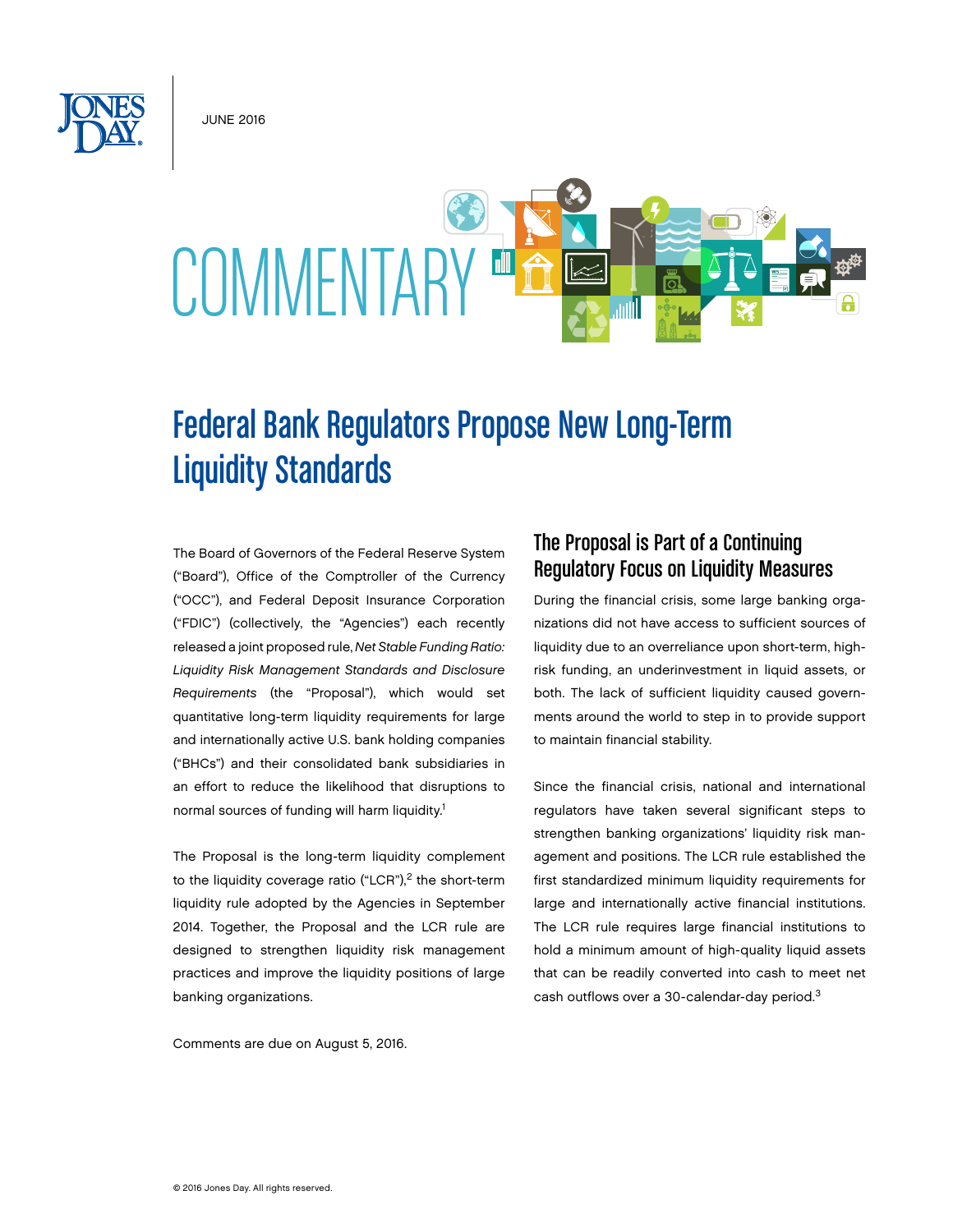Last fall, the Board proposed a long-term debt requirement and a total loss-absorbing capacity<sup>4</sup> requirement that would apply to U.S. global systemically important banking institutions ("G-SIBs") and the U.S. operations of foreign G-SIBs, requiring them to have sufficient amounts of equity and eligible longterm capital debt to improve their ability to absorb significant losses and withstand financial stress.<sup>5</sup> In August 2015, the Board adopted a risk-based capital surcharge for G-SIBs, which is calculated to each institution's overall systemic risk, including its reliance on short-term wholesale funding.6

Earlier, in March 2014, the Board adopted a set of comprehensive macroprudential requirements mandated by the Dodd-Frank Wall Street Reform and Consumer Protection Act of 20107 ("Dodd-Frank Act") that included standards for risk management, liquidity risk management, and stress testing for large, internationally active BHCs.<sup>8</sup>

Like many of the standards that came before it, the Proposal is heavily influenced by the international framework set by the Basel Committee on Banking Supervision ("Basel Committee") and is tailored to the systemic footprint of companies, placing more stringent requirements on larger, internationally active firms whose viability is most interconnected with the viability of other financial institutions and whose distress would threaten the global economy as a whole.

## Overview of the Proposal

The Proposal would apply to large and internationally active U.S. bank holding companies and depository institutions with more than \$250 billion in total consolidated assets or \$10 billion or more in total on-balance-sheet foreign exposures ("covered companies"), as well as those banking organizations' subsidiary depository institutions that have total consolidated assets of \$10 billion or more.<sup>9</sup> The Proposal would apply a modified version of the net stable funding ratio ("NSFR") to U.S. BHCs with less than \$250 billion, but more than \$50 billion, in total consolidated assets, and less than \$10 billion in on-balance-sheet foreign exposure.10 The Proposal would not apply to BHCs with less than \$50 billion in total consolidated assets and would not apply to community banks.

Covered companies would be required to maintain a stable funding profile over a one-year time horizon and to rely on stable funding sources such as equity, deposits, and longterm debt rather than more volatile short-term funding in order to help ensure that each company can survive one year of financial stress.

The Proposal would require "advanced approaches" BHCs those with more than \$250 billion in assets and more than \$10 billion in foreign exposures—to cover 100 percent of their obligations for a year, whereas smaller companies with between \$50 billion and \$250 billion in assets would be required to cover only 70 percent of their obligations for that same time period.

According to the Preamble to the Proposal, larger internationally active banking organizations "tend to have larger and more complex liquidity profiles," which require "heightened measures to manage their liquidity risk."11 Because these large and complex banking organizations are often interconnected with other large and complex banking organizations, "threats to the availability of funding to larger firms pose greater risks to the financial system and economy."12

Covered companies would be required to publicly disclose the company's NSFR and the components of its NSFR each calendar quarter, and covered companies that fall short of the requirement would be required to submit an improvement plan.

Calculating the NSFR. The NSFR is a quantitative metric designed to measure the stability of a covered company's funding profile.

A covered company's NSFR would be expressed as a ratio of its available stable funding ("ASF") (the numerator of the ratio) to its required stable funding ("RSF") (the denominator of the ratio). The Proposal would require a covered company to maintain an amount of ASF that is no less than the amount of its RSF.13 The Proposal would require covered companies to maintain an NSFR, on a consolidated basis, that is equal to or greater than 1.0.

A covered company's ASF amount would be a weighted measure of the stability of the company's funding over a oneyear time horizon. A covered company would calculate its ASF amount by applying standardized weightings, called "ASF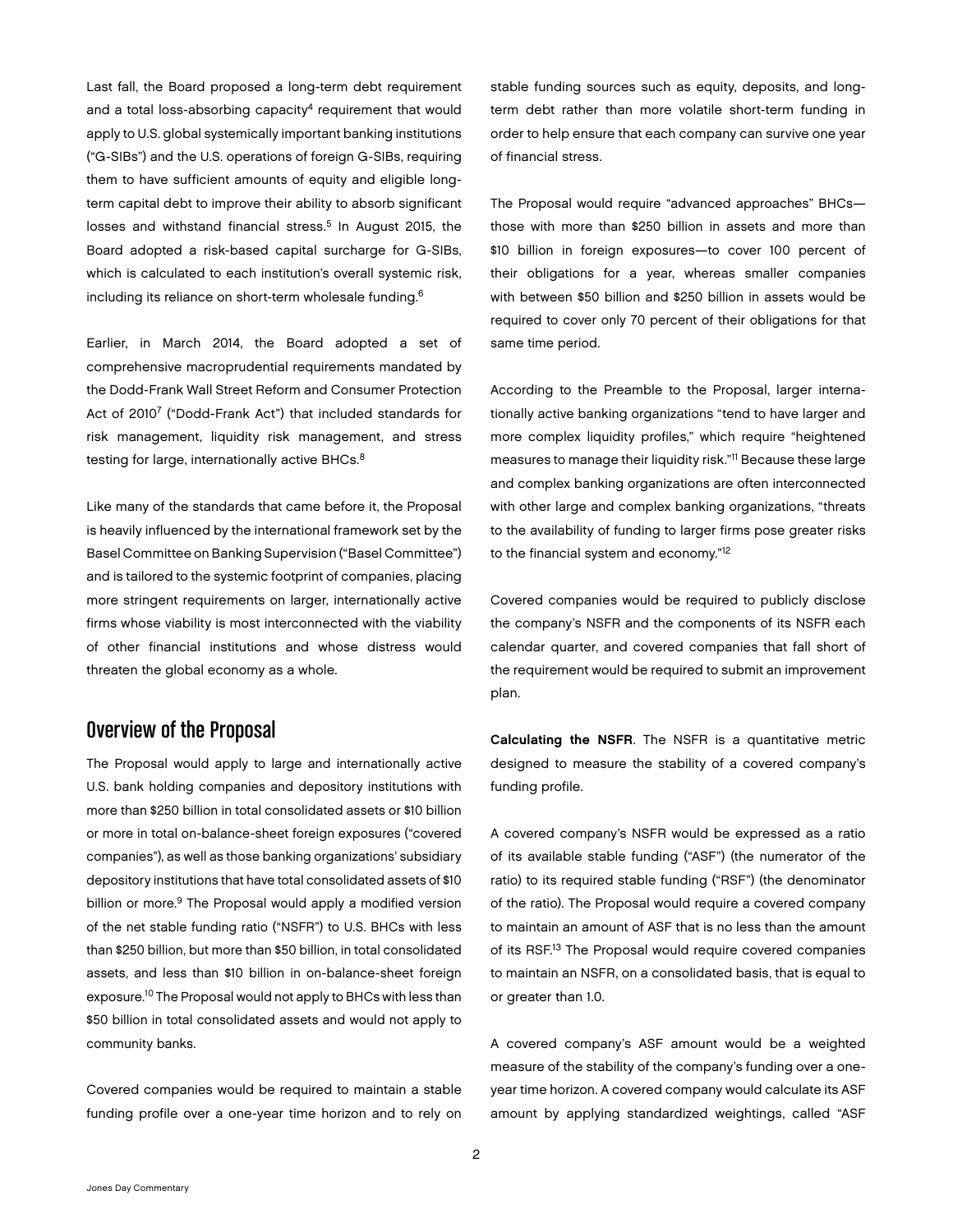factors," to its equity and liabilities based on their expected stability. Similarly, a covered company would calculate its RSF amount by applying standardized weightings, called "RSF factors," to its assets, derivative exposures, and commitments based on their liquidity characteristics. These characteristics would include credit quality, tenor, encumbrances, counterparty type, and characteristics of the market in which an asset trades, as applicable.<sup>14</sup>

The assigned ASF and RSF factors in the Proposal are generally consistent with the assigned ASF and RSF factors in the Basel Committee's Basel III NSFR.<sup>15</sup> The Proposal would assign the highest weight—a 100 percent ASF factor to regulatory capital elements and long-term liabilities, a 95 percent ASF factor to stable retail deposits, a 90 percent ASF factor to other retail deposits, a 50 percent ASF factor to certain unsecured wholesale funding transactions and most retail broker deposits, and a 0 percent weight to certain short-term funding from central banks.<sup>16</sup>

The Proposal would assign a 0 percent RSF factor to certain assets that can be directly used to meet financial obligations, such as cash, reserve bank balances, and claims on reserve banks and foreign central banks that mature in less than six months. The Proposal would give a 5 percent RSF to unencumbered level 1 liquid assets, such as U.S. Treasury securities and other assets with high credit quality and favorable market liquidity characteristics. Certain secured lending transactions with a financial sector entity that mature within six months would be assigned a 10 percent RSF, and unencumbered level 2A liquid assets, such as obligations issued or guaranteed by government-sponsored enterprises, would be assigned a 15 percent RSF.

Certain secured lending transactions that mature in more than six months (but less than one year), operational deposits held at financial sector entities, and loans to retail customers and counterparties that mature in less than one year would be included in the list of assets, commitments, and derivatives assigned a 50 percent RSF. Retail mortgages and certain secured lending transactions that mature in more than one year with risk weights lower than 50 percent and 20 percent respectively would be assigned a 65 percent RSF. Retail mortgages and certain secured lending transactions that mature in more than one year with risk weights higher than

50 percent and 20 percent respectively would be assigned an 85 percent RSF, in addition to publicly traded non-HQLA common equity shares and commodities. Loans to financial institutions that mature in one year or more, assets deducted from regulatory capital, non-public common equity shares, unposted debits, and certain trade date receivables would be assigned a 100 percent RSF.<sup>17</sup>

The Proposal Would Set a Modified NSFR for Smaller Companies. A version of the NSFR requirements would apply to smaller BHCs<sup>18</sup> with between \$50 billion and \$250 billion in total consolidated assets and total on-balance-sheet foreign exposure of less than \$10 billion ("modified NSFR holding company"). A modified NSFR holding company would be required to maintain a lower minimum amount of stable funding, equivalent to 70 percent of the amount that would be required for a covered company.19

According to the Proposal, although modified NSFR holding companies "generally are smaller in size, less complex in structure, and less reliant on riskier forms of funding than covered companies, these modified NSFR holding companies are nevertheless important providers of credit in the U.S. economy," and therefore the Agencies are proposing a modified NSFR that "is tailored to the less risky liquidity profile of these companies."20

Other than a lower RSF requirement and a longer transition period, the proposed modified NSFR requirement would be identical to the proposed NSFR requirement for covered companies, including the public disclosure requirements.

The Proposal Would Establish New Disclosure Requirements. The Proposal would require a covered company to take several steps if its NSFR fell below 1.0, including notifying its primary federal regulator within 10 days of the shortfall and submitting a remediation plan. $21$  The Proposal would not prescribe a particular supervisory response to address a violation of the NSFR requirement. Instead, the Proposal would grant flexibility for the Agencies to respond based on the circumstances of a particular case. Potential supervisory responses could include an informal supervisory action, a cease-and-desist order, or a civil money penalty.22 In addition, a covered company would be required to publicly disclose its NSFR and NSFR components each calendar quarter to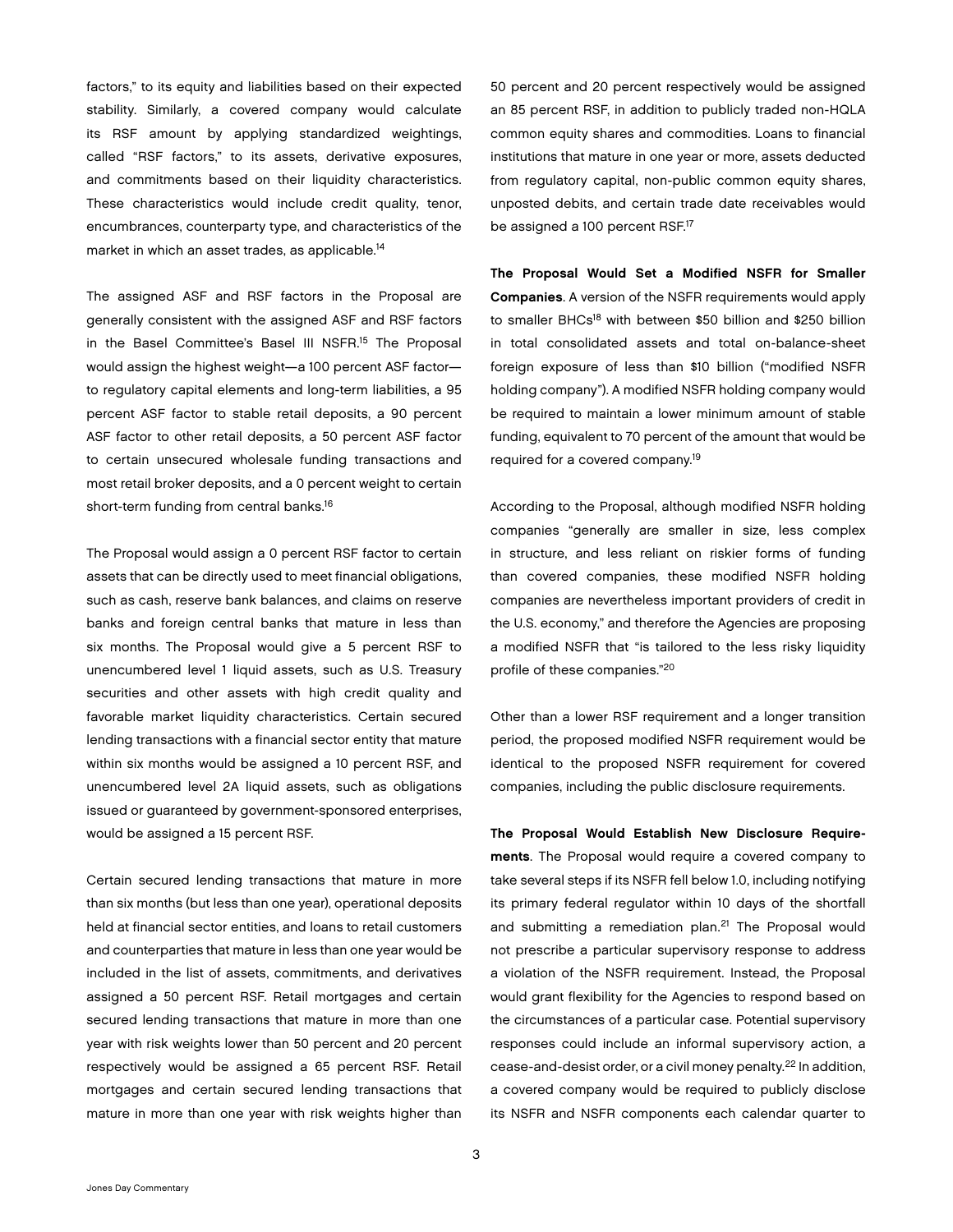facilitate understanding of its calculations and results.23 Disclosures could be made on the company's website, in a public financial report, or in a public regulatory report.

Effective Dates. The Proposal would become effective on January 1, 2018. A company that becomes subject to the Proposal after that date would be required to comply with the NSFR requirement beginning on April 1 of the following year. The Proposal uses the following example: If a BHC becomes subject to the Proposal on December 31, 2020 because it reports on its year-end Consolidated Financial Statements for Holding Companies (FR Y-9C) that it has total consolidated assets of \$251 billion, that BHC would be required to begin complying with the proposed NSFR requirement on April 1, 2021.<sup>24</sup>

The Proposal would grant a longer transition period for modified NSFR holding companies than for covered companies. A modified NSFR holding company that becomes subject to the Proposal after the January 1, 2018 effective date would be required to comply with the proposed modified NSFR requirement one year after the date that it meets the applicable thresholds.25

The Basel Committee's Influence. Following the financial crisis, the Basel Committee began revising its existing capital adequacy guidelines and developed new capital and liquidity requirements ("Basel III") designed to strengthen the regulatory capital regime for internationally active banks.26 In 2011, as part of the Board's initial proposed macroprudential requirements mandated by the Dodd-Frank Act, the Board announced that it would implement substantially all of the Basel III capital rules.<sup>27</sup>

In October 2014, the Basel Committee published its NSFR standard, which requires all internationally active banking organizations on a consolidated basis, regardless of size, to retain stable funding for 100 percent of their obligations for one year.28 The standard could potentially apply to other banks and to any subset of entities of internationally active

banks depending on how a jurisdiction adopts the framework. The Basel Committee's NSFR is the longer-term equivalent of the Basel Committee's LCR.<sup>29</sup> In this respect, there is a clear parallel similar to the Proposal and the LCR rule.

The Proposal is largely the same as the Basel Committee's NSFR, except for the largest difference—the scope of companies to which it applies. Like many of the macroprudential requirements that resulted from the Dodd-Frank Act and the U.S. implementation of the Basel Committee's framework, the Proposal differentiates between the largest banks and smaller institutions. For example, under the Proposal, the largest covered companies would be required to maintain stable funding for 100 percent of their obligations for one year, while smaller covered companies would be required to cover 70 percent.

#### Lawyer Contacts

For further information, please contact your principal Firm representative or one of the lawyers listed below. General email messages may be sent using our "Contact Us" form, which can be found at [www.jonesday.com/contactus/.](http://www.jonesday.com/contactus/)

| Lisa M. Ledbetter         | Locke R. McMurray         |
|---------------------------|---------------------------|
| Washington                | New York                  |
| +1.202.879.3933           | +1.212.326.3774           |
| lledbetter@jonesday.com   | Imcmurray@jonesday.com    |
|                           |                           |
| <b>Brett P. Barragate</b> | <b>Courtney L. Snyder</b> |

New York +1.212.326.3446 [bpbarragate@jonesday.com](mailto:bpbarragate@jonesday.com) Courtney L. Snyder Pittsburgh +1.412.394.7910 [clsnyder@jonesday.com](mailto:clsnyder@jonesday.com)

Robert J. Graves Chicago +1.312.269.4356 [rjgraves@jonesday.com](mailto:rjgraves@jonesday.com)